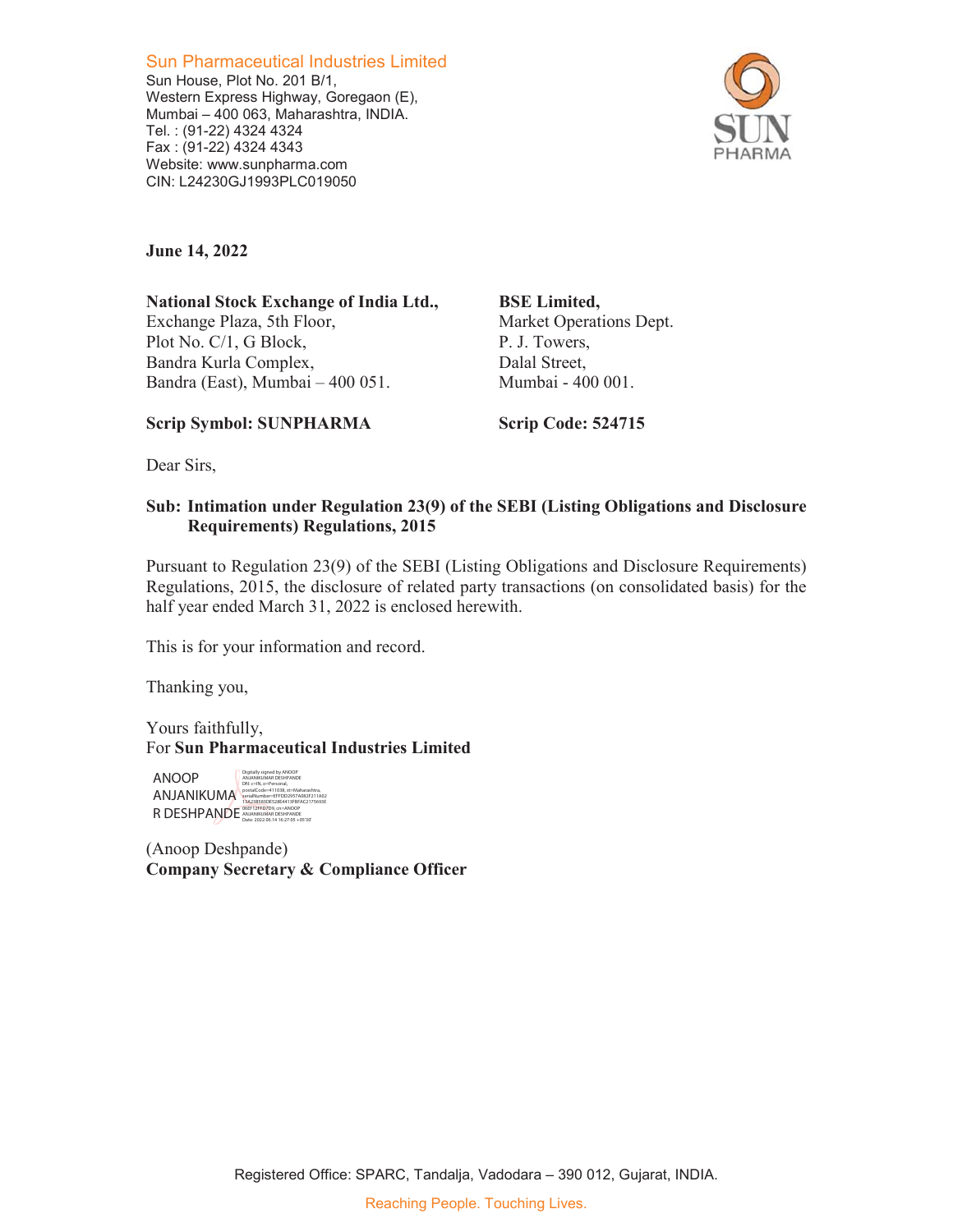| S. No          | Details of the party (listed entity<br>/subsidiary) entering into the transaction |     | Details of the counterparty                                |  |                                                                                                                                                        | Type of related party transaction                                         | Value of the<br>related party<br>ransaction as<br>approved by<br>the audit | Value of<br>transaction<br>during the<br>reporting<br>period | In case monies are due to<br>either party as a result of the<br>transaction |                                | In case any financial<br>indebtedness is incurred to<br>make or give loans, inter-<br>corporate deposits,<br>advances or investments |      |               | Details of the loans, inter-corporate deposits,<br>advances or investments                 |                                |               |                                        |                                                                                                                          |  |
|----------------|-----------------------------------------------------------------------------------|-----|------------------------------------------------------------|--|--------------------------------------------------------------------------------------------------------------------------------------------------------|---------------------------------------------------------------------------|----------------------------------------------------------------------------|--------------------------------------------------------------|-----------------------------------------------------------------------------|--------------------------------|--------------------------------------------------------------------------------------------------------------------------------------|------|---------------|--------------------------------------------------------------------------------------------|--------------------------------|---------------|----------------------------------------|--------------------------------------------------------------------------------------------------------------------------|--|
|                | Name                                                                              | PAN | Name                                                       |  | PAN Relationship of the counterparty with the listed entity<br>or its subsidiary                                                                       |                                                                           | committee<br>Rs in Mn                                                      | Rs in Mn                                                     | Opening<br>halance<br>Rs in Mn                                              | Closing<br>balance<br>Rs in Mn | Nature<br>of<br>indebte<br>dness<br>$($ loan $/$<br>ssuanc<br>of debt<br>any<br>other<br>etc.)                                       | Cost | <b>Tenure</b> | Nature<br>$($ loan $/$<br>advance<br>/ inter-<br>corpor<br>te<br>deposit<br>investn<br>ent | <b>Interest</b><br>Rate<br>(%) | <b>Tenure</b> | <b>Secured Purpos</b><br>unsecui<br>ed | for<br>which<br>the<br>funds<br>will be<br>utilised<br>by the<br>ultimat<br>recipier<br>t of<br>funds<br>(end-<br>usage) |  |
| $\mathbf{1}$   | Sun Pharmaceutical Industries Limited                                             |     | Alfa Infraprop Private Limited                             |  | Entities in which KMP and relatives of KMP have control Other Operating revenue /Other Income<br>or significant influence                              |                                                                           | 5.1                                                                        | 5.1                                                          |                                                                             |                                |                                                                                                                                      |      |               |                                                                                            |                                |               |                                        |                                                                                                                          |  |
| $\overline{2}$ | Sun Pharmaceutical Industries Limited                                             |     | Alfa Infraprop Private Limited                             |  | Entities in which KMP and relatives of KMP have control<br>or significant influence                                                                    | Payables                                                                  | Not Applicable                                                             |                                                              | 42.7                                                                        | 23.5                           |                                                                                                                                      |      |               |                                                                                            |                                |               |                                        |                                                                                                                          |  |
| $\overline{3}$ | Sun Pharmaceutical Industries Limited                                             |     | Alfa Infraprop Private Limited                             |  | Entities in which KMP and relatives of KMP have control                                                                                                | Receivables                                                               | Not Applicable                                                             |                                                              | $0.0\,$                                                                     | 0.0                            |                                                                                                                                      |      |               |                                                                                            |                                |               |                                        |                                                                                                                          |  |
| $\overline{4}$ | Sun Pharmaceutical Industries Limited                                             |     | Alfa Infraprop Private Limited                             |  | or significant influence<br>Entities in which KMP and relatives of KMP have control Reimbursement of Expenses - Paid<br>or significant influence       |                                                                           | 11.4                                                                       | 11.4                                                         | $\sim$                                                                      |                                |                                                                                                                                      |      |               |                                                                                            |                                |               |                                        |                                                                                                                          |  |
|                | Sun Pharmaceutical Industries Limited                                             |     | Mr. Aalok Shanghvi                                         |  | Relative of KMP                                                                                                                                        | Remuneration/compensation                                                 | 23.6                                                                       | 23.6                                                         |                                                                             |                                |                                                                                                                                      |      |               |                                                                                            |                                |               |                                        |                                                                                                                          |  |
| 6              | un Pharmaceutical Industries Limited                                              |     | Artes Biotechnology GmbH                                   |  | Joint Venture                                                                                                                                          | Payables                                                                  | <b>Not Applicable</b>                                                      |                                                              | 0.1                                                                         |                                |                                                                                                                                      |      |               |                                                                                            |                                |               |                                        |                                                                                                                          |  |
| 7              | Sun Pharmaceutical Industries Limited                                             |     | Foundation For Disease Elimination<br>And Control of India |  | Subsidiary (Unconsolidated)                                                                                                                            | Receivables                                                               | Not Applicable                                                             |                                                              | $0.0\,$                                                                     |                                |                                                                                                                                      |      |               |                                                                                            |                                |               |                                        |                                                                                                                          |  |
| $\mathbf{R}$   | Sun Pharmaceutical Industries Limited                                             |     | Mr. Israel Makov                                           |  | <b>KMP</b>                                                                                                                                             | Remuneration/compensation                                                 | 06                                                                         | 0.6                                                          |                                                                             |                                |                                                                                                                                      |      |               |                                                                                            |                                |               |                                        |                                                                                                                          |  |
| 9              | Sun Pharmaceutical Industries Limited                                             |     | Mr. Kalyanasundaram Iyer Natesan<br>Subramanian            |  | <b>KMP</b>                                                                                                                                             | Remuneration/compensation                                                 | 30.4                                                                       | 30.4                                                         |                                                                             |                                |                                                                                                                                      |      |               |                                                                                            |                                |               |                                        |                                                                                                                          |  |
| 10             | Sun Pharmaceutical Industries Limited                                             |     | Makov Associates Limited                                   |  | Entities in which KMP and relatives of KMP have control Payables<br>or significant influence                                                           |                                                                           | Not Applicable                                                             |                                                              | 375.5                                                                       | 78.9                           |                                                                                                                                      |      |               |                                                                                            |                                |               |                                        |                                                                                                                          |  |
| 11             | Sun Pharmaceutical Industries Limited                                             |     | Makov Associates Limited                                   |  | Entities in which KMP and relatives of KMP have control Receiving of Service<br>or significant influence                                               |                                                                           | 123.4                                                                      | 123.4                                                        |                                                                             |                                |                                                                                                                                      |      |               |                                                                                            |                                |               |                                        |                                                                                                                          |  |
| 12             | Sun Pharmaceutical Industries Limited                                             |     | Medinstill Development LLC                                 |  | Associate                                                                                                                                              | Advance (includes capital and supply of Not Applicable<br>oods / services |                                                                            |                                                              | 211.2                                                                       | 211.2                          |                                                                                                                                      |      |               |                                                                                            |                                |               |                                        |                                                                                                                          |  |
| 13             | Sun Pharmaceutical Industries Limited                                             |     | Medinstill Development LLC                                 |  | Associate                                                                                                                                              | Receivables                                                               | Not Applicable                                                             |                                                              |                                                                             | 0.0                            |                                                                                                                                      |      |               |                                                                                            |                                |               |                                        |                                                                                                                          |  |
| 14             | Sun Pharmaceutical Industries Limited                                             |     | Medinstill Development LLC                                 |  | Associate                                                                                                                                              | Reimbursement of Expenses - Paid                                          |                                                                            | 1.3                                                          |                                                                             |                                |                                                                                                                                      |      |               |                                                                                            |                                |               |                                        |                                                                                                                          |  |
| 15             | Sun Pharmaceutical Industries Limited                                             |     | Mr. Dilip Shantilal Shanghvi                               |  | <b>KMP</b>                                                                                                                                             | Remuneration/compensation                                                 | 25.4                                                                       | 25.4                                                         |                                                                             |                                |                                                                                                                                      |      |               |                                                                                            |                                |               |                                        |                                                                                                                          |  |
| 16             | Sun Pharmaceutical Industries Limited                                             |     | PV Power Technologies Private<br>Limited                   |  | Entities in which KMP and relatives of KMP have control<br>or significant influence                                                                    | Payables                                                                  | <b>Not Applicable</b>                                                      |                                                              |                                                                             | 1.8                            |                                                                                                                                      |      |               |                                                                                            |                                |               |                                        |                                                                                                                          |  |
| 17             | Sun Pharmaceutical Industries Limited                                             |     | PV Power Technologies Private<br>Limited                   |  | Entities in which KMP and relatives of KMP have control Purchase of Property, Plant And<br>or significant influence                                    | Equipment                                                                 | 15.6                                                                       | 15.6                                                         |                                                                             |                                |                                                                                                                                      |      |               |                                                                                            |                                |               |                                        |                                                                                                                          |  |
| 18             | Sun Pharmaceutical Industries Limited                                             |     | Mr. Sailesh Trambaklal Desai                               |  | <b>KMP</b>                                                                                                                                             | Remuneration/compensation                                                 | 9.2                                                                        | 9.2                                                          |                                                                             |                                |                                                                                                                                      |      |               |                                                                                            |                                |               |                                        |                                                                                                                          |  |
| 19             | Sun Pharmaceutical Industries Limited                                             |     | Shantilal Shanghvi Foundation                              |  | Entities in which KMP and relatives of KMP have control<br>r significant influence                                                                     | <b>CSR</b>                                                                | 100.0                                                                      | 100.0                                                        |                                                                             |                                |                                                                                                                                      |      |               |                                                                                            |                                |               |                                        |                                                                                                                          |  |
| 20             | Sun Pharmaceutical Industries Limited                                             |     | Sidmak Laboratories (India) Private<br>imited              |  | Entities in which KMP and relatives of KMP have control Payables<br>or significant influence                                                           |                                                                           | Not Applicable                                                             |                                                              | $0.2\,$                                                                     | 0.5                            |                                                                                                                                      |      |               |                                                                                            |                                |               |                                        |                                                                                                                          |  |
| 21             | Sun Pharmaceutical Industries Limited                                             |     | Sidmak Laboratories (India) Private<br>imited              |  | Entities in which KMP and relatives of KMP have control<br>or significant influence                                                                    | Purchase of goods                                                         | 1.7                                                                        | 1.7                                                          |                                                                             | $\sim$                         |                                                                                                                                      |      |               |                                                                                            |                                |               |                                        |                                                                                                                          |  |
| 22             | Sun Pharmaceutical Industries Limited                                             |     | Sidmak Laboratories (India) Private<br>imited              |  | Entities in which KMP and relatives of KMP have control<br>or significant influence                                                                    | Receivables                                                               | Not Applicable                                                             |                                                              |                                                                             | 0.1                            |                                                                                                                                      |      |               |                                                                                            |                                |               |                                        |                                                                                                                          |  |
| 23             | Sun Pharmaceutical Industries Limited                                             |     | Sidmak Laboratories (India) Private<br>imited              |  | Entities in which KMP and relatives of KMP have control Receiving of Service<br>or significant influence                                               |                                                                           | 16.9                                                                       | 16.9                                                         |                                                                             |                                |                                                                                                                                      |      |               |                                                                                            |                                |               |                                        |                                                                                                                          |  |
| 24             | Sun Pharmaceutical Industries Limited                                             |     | Sidmak Laboratories (India) Private<br>imited              |  | Entities in which KMP and relatives of KMP have control Revenue From Contracts With<br>or significant influence                                        | Customers, Net of Returns                                                 | 1.2                                                                        | $1.2\,$                                                      |                                                                             |                                |                                                                                                                                      |      |               |                                                                                            |                                |               |                                        |                                                                                                                          |  |
| 25             | Sun Pharmaceutical Industries Limited                                             |     | Mr. Sudhir Vrundavandas Valia                              |  | <b>KMP</b>                                                                                                                                             | Remuneration/compensation                                                 | 0.9                                                                        | 0.9                                                          |                                                                             |                                |                                                                                                                                      |      |               |                                                                                            |                                |               |                                        |                                                                                                                          |  |
| 26             | un Pharmaceutical Industries Limited                                              |     | Sun Petrochemicals Private Limited                         |  | Entities in which KMP and relatives of KMP have control                                                                                                | Advance (received towards rent)                                           | <b>Not Applicable</b>                                                      |                                                              | 0.9                                                                         |                                |                                                                                                                                      |      |               |                                                                                            |                                |               |                                        |                                                                                                                          |  |
| 27             | Sun Pharmaceutical Industries Limited                                             |     | Sun Petrochemicals Private Limited                         |  | or significant influence<br>Entities in which KMP and relatives of KMP have control Lease rental and hire charges (Income)<br>or significant influence |                                                                           | 5.1                                                                        | 5.1                                                          |                                                                             |                                |                                                                                                                                      |      |               |                                                                                            |                                |               |                                        |                                                                                                                          |  |
| 28             | Sun Pharmaceutical Industries Limited                                             |     | Sun Petrochemicals Private Limited                         |  | Entities in which KMP and relatives of KMP have control Other Operating revenue /Other Income<br>or significant influence                              |                                                                           | 2.4                                                                        | 2.4                                                          |                                                                             | $\overline{\phantom{a}}$       |                                                                                                                                      |      |               |                                                                                            |                                |               |                                        |                                                                                                                          |  |
| 29             | Sun Pharmaceutical Industries Limited                                             |     | Sun Petrochemicals Private Limited                         |  | Entities in which KMP and relatives of KMP have control Receivables<br>or significant influence                                                        |                                                                           | Not Applicable                                                             |                                                              | ×                                                                           | 0.3                            |                                                                                                                                      |      |               |                                                                                            |                                |               |                                        |                                                                                                                          |  |
| 30             | Sun Pharmaceutical Industries Limited                                             |     | Sun Petrochemicals Private Limited                         |  | Entities in which KMP and relatives of KMP have control Reimbursement of expenses - Received<br>or significant influence                               |                                                                           | 0.0                                                                        | 0.0                                                          |                                                                             |                                |                                                                                                                                      |      |               |                                                                                            |                                |               |                                        |                                                                                                                          |  |
| 31             | Sun Pharmaceutical Industries Limited                                             |     | Sun Petrochemicals Private Limited                         |  | Entities in which KMP and relatives of KMP have control Security Deposit Received<br>or significant influence                                          |                                                                           | <b>Not Applicable</b>                                                      |                                                              | 0.9                                                                         | 0.9                            |                                                                                                                                      |      |               |                                                                                            |                                |               |                                        |                                                                                                                          |  |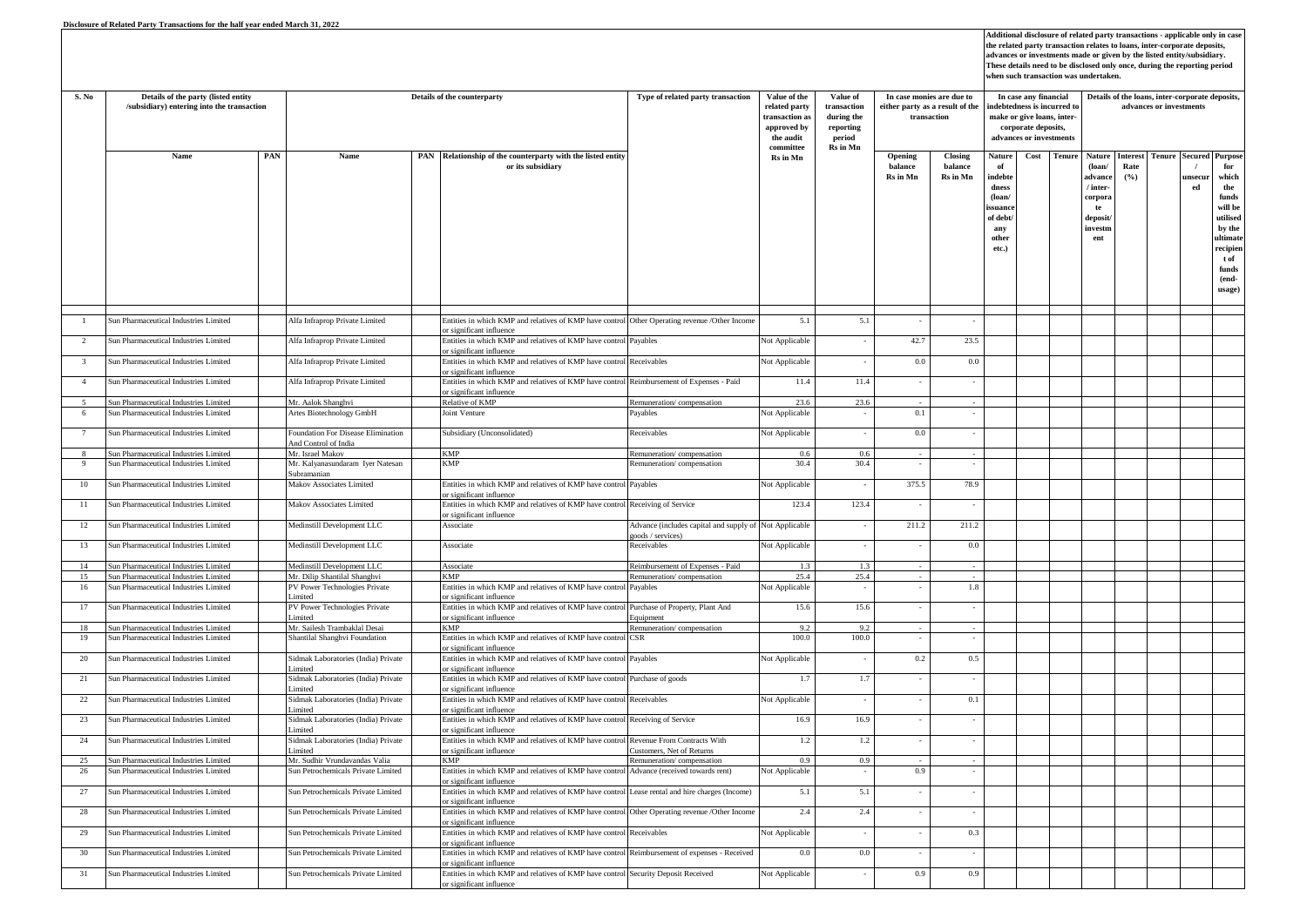| S. No | Details of the party (listed entity<br>/subsidiary) entering into the transaction |     | Details of the counterparty                     |  |                                                                                                                           |                                                          | Value of the<br>related party<br>ransaction as<br>approved by<br>the audit<br>$\mathbf{commit}$ | Value of<br>transaction<br>during the<br>reporting<br>period<br>Rs in Mn | In case monies are due to<br>either party as a result of the<br>transaction |                                | In case any financial<br>ndebtedness is incurred to<br>make or give loans, inter-<br>corporate deposits,<br>advances or investments |      | Details of the loans, inter-corporate deposits,<br>advances or investments |                                                                                                   |                                |               |                           |                                                                                                                                                     |  |
|-------|-----------------------------------------------------------------------------------|-----|-------------------------------------------------|--|---------------------------------------------------------------------------------------------------------------------------|----------------------------------------------------------|-------------------------------------------------------------------------------------------------|--------------------------------------------------------------------------|-----------------------------------------------------------------------------|--------------------------------|-------------------------------------------------------------------------------------------------------------------------------------|------|----------------------------------------------------------------------------|---------------------------------------------------------------------------------------------------|--------------------------------|---------------|---------------------------|-----------------------------------------------------------------------------------------------------------------------------------------------------|--|
|       | Name                                                                              | PAN | Name                                            |  | PAN Relationship of the counterparty with the listed entity<br>or its subsidiary                                          |                                                          | Rs in Mn                                                                                        |                                                                          | Opening<br>halance<br>Rs in Mn                                              | Closing<br>halance<br>Rs in Mn | Nature<br>of<br>indebte<br>dness<br>$($ loan<br>ssuand<br>of debt<br>any<br>other<br>etc.)                                          | Cost | Tenure                                                                     | <b>Nature</b><br>$($ loan $/$<br>advanc<br>/ inter-<br>corpora<br>te<br>deposit<br>investn<br>ent | <b>Interest</b><br>Rate<br>(%) | <b>Tenure</b> | $\prime$<br>unsecui<br>ed | <b>Secured Purpose</b><br>for<br>which<br>the<br>funds<br>will be<br>utilised<br>by the<br>ultimate<br>recipien<br>t of<br>funds<br>(end-<br>usage) |  |
| 32    | Sun Pharmaceutical Industries Limited                                             |     | Sun Pharma Advanced Research<br>Company Limited |  | Entities in which KMP and relatives of KMP have control Lease rental and hire charges (Income)<br>r significant influence |                                                          | 10.5                                                                                            | 10.5                                                                     |                                                                             |                                |                                                                                                                                     |      |                                                                            |                                                                                                   |                                |               |                           |                                                                                                                                                     |  |
| 33    | Sun Pharmaceutical Industries Limited                                             |     | Sun Pharma Advanced Research<br>Company Limited |  | Entities in which KMP and relatives of KMP have control<br>or significant influence                                       | Payables                                                 | Not Applicable                                                                                  |                                                                          | 52.2                                                                        | 153.6                          |                                                                                                                                     |      |                                                                            |                                                                                                   |                                |               |                           |                                                                                                                                                     |  |
| 34    | Sun Pharmaceutical Industries Limited                                             |     | Sun Pharma Advanced Research<br>Company Limited |  | Entities in which KMP and relatives of KMP have control Purchase of Intangible assets<br>or significant influence         |                                                          | 369.6                                                                                           | 369.6                                                                    |                                                                             |                                |                                                                                                                                     |      |                                                                            |                                                                                                   |                                |               |                           |                                                                                                                                                     |  |
| 35    | Sun Pharmaceutical Industries Limited                                             |     | Sun Pharma Advanced Research<br>Company Limited |  | Entities in which KMP and relatives of KMP have control<br>or significant influence                                       | Receiving of Service                                     | 278.4                                                                                           | 278.4                                                                    | ÷,                                                                          |                                |                                                                                                                                     |      |                                                                            |                                                                                                   |                                |               |                           |                                                                                                                                                     |  |
| 36    | Sun Pharmaceutical Industries Limited                                             |     | Sun Pharma Advanced Research<br>Company Limited |  | Entities in which KMP and relatives of KMP have control<br>r significant influence                                        | Reimbursement of Expenses - Paid                         | 1.2                                                                                             | 1.2                                                                      |                                                                             |                                |                                                                                                                                     |      |                                                                            |                                                                                                   |                                |               |                           |                                                                                                                                                     |  |
| 37    | Sun Pharmaceutical Industries Limited                                             |     | Sun Pharma Advanced Research<br>Company Limited |  | Entities in which KMP and relatives of KMP have control Reimbursement of expenses - Received<br>r significant influence   |                                                          | 10.8                                                                                            | 10.8                                                                     |                                                                             |                                |                                                                                                                                     |      |                                                                            |                                                                                                   |                                |               |                           |                                                                                                                                                     |  |
| 38    | Sun Pharmaceutical Industries Limited                                             |     | Sun Pharma Advanced Research<br>Company Limited |  | Entities in which KMP and relatives of KMP have control Rendering of service<br>or significant influence                  |                                                          | 42.8                                                                                            | 42.8                                                                     |                                                                             |                                |                                                                                                                                     |      |                                                                            |                                                                                                   |                                |               |                           |                                                                                                                                                     |  |
| 39    | Sun Pharmaceutical Industries Limited                                             |     | Sun Pharma Advanced Research<br>Company Limited |  | Entities in which KMP and relatives of KMP have control<br>or significant influence                                       | Revenue From Contracts With<br>Customers, Net of Returns | 24.9                                                                                            | 24.9                                                                     |                                                                             |                                |                                                                                                                                     |      |                                                                            |                                                                                                   |                                |               |                           |                                                                                                                                                     |  |
| 40    | Sun Pharmaceutical Industries Limited                                             |     | Sun Pharma Advanced Research<br>Company Limited |  | Entities in which KMP and relatives of KMP have control Sale of Property, Plant And Equipment<br>or significant influence |                                                          | 1.2                                                                                             | 1.2                                                                      |                                                                             |                                |                                                                                                                                     |      |                                                                            |                                                                                                   |                                |               |                           |                                                                                                                                                     |  |
| 41    | Sun Pharmaceutical Industries Limited                                             |     | Fortune Integrated Assets Finance<br>imited     |  | Entities in which KMP and relatives of KMP have control Receivables<br>or significant influence                           |                                                          | Not Applicable                                                                                  |                                                                          | $0.0\,$                                                                     | 0.0                            |                                                                                                                                     |      |                                                                            |                                                                                                   |                                |               |                           |                                                                                                                                                     |  |
| 42    | Sun Pharmaceutical Industries Limited                                             |     | United Medisales Private Limited                |  | Entities in which KMP and relatives of KMP have control<br>or significant influence                                       | Payables                                                 | Not Applicable                                                                                  | $\sim$                                                                   | $0.1\,$                                                                     | 0.1                            |                                                                                                                                     |      |                                                                            |                                                                                                   |                                |               |                           |                                                                                                                                                     |  |
| 43    | Sun Pharmaceutical Industries Limited                                             |     | United Medisales Private Limited                |  | Entities in which KMP and relatives of KMP have control Receiving of Service<br>or significant influence                  |                                                          | 0.2                                                                                             | 0.2                                                                      |                                                                             |                                |                                                                                                                                     |      |                                                                            |                                                                                                   |                                |               |                           |                                                                                                                                                     |  |
| 44    | Sun Pharmaceutical Industries Limited                                             |     | Ms. Vidhi Shanghvi                              |  | Relative of KMP                                                                                                           | Remuneration/compensation                                | 5.3                                                                                             | 5.3                                                                      |                                                                             |                                |                                                                                                                                     |      |                                                                            |                                                                                                   |                                |               |                           |                                                                                                                                                     |  |
| 45    | Sun Pharmaceutical Industries Limited                                             |     | Intact Solution LLC                             |  | Associate                                                                                                                 | Sale of Property, Plant And Equipment                    | 17.5                                                                                            | 17.5                                                                     |                                                                             |                                |                                                                                                                                     |      |                                                                            |                                                                                                   |                                |               |                           |                                                                                                                                                     |  |
| 46    | Alkaloida Chemical Co Zrt                                                         |     | Sun Pharma Advanced Research<br>Company Limited |  | Entities in which KMP and relatives of KMP have control<br>or significant influence                                       | Revenue From Contracts With<br>Customers, Net of Returns | Not Applicable                                                                                  | 0.1                                                                      | $\sim$                                                                      | $\sim$                         |                                                                                                                                     |      |                                                                            |                                                                                                   |                                |               |                           |                                                                                                                                                     |  |
| 47    | Sun Pharma Distributors Limited                                                   |     | United Medisales Private Limited                |  | Entities in which KMP and relatives of KMP have control<br>or significant influence                                       | Payables                                                 | Not Applicable                                                                                  |                                                                          | 0.3                                                                         | 3.2                            |                                                                                                                                     |      |                                                                            |                                                                                                   |                                |               |                           |                                                                                                                                                     |  |
| 48    | Sun Pharma Distributors Limited                                                   |     | United Medisales Private Limited                |  | Entities in which KMP and relatives of KMP have control<br>or significant influence                                       | Receiving of Service                                     | Not Applicable                                                                                  | 11.8                                                                     | $\sim$                                                                      |                                |                                                                                                                                     |      |                                                                            |                                                                                                   |                                |               |                           |                                                                                                                                                     |  |
| 49    | Sun Pharma Distributors Limited                                                   |     | Jnited Medisales Private Limited                |  | Entities in which KMP and relatives of KMP have control Reimbursement of expenses - Paid<br>or significant influence      |                                                          | Not Applicable                                                                                  | 0.7                                                                      |                                                                             |                                |                                                                                                                                     |      |                                                                            |                                                                                                   |                                |               |                           |                                                                                                                                                     |  |
| 50    | Sun Pharma Distributors Limited                                                   |     | United Medisales Private Limited                |  | Entities in which KMP and relatives of KMP have control Reimbursement of expenses - Received<br>or significant influence  |                                                          | Not Applicable                                                                                  | 0.0                                                                      | ×.                                                                          |                                |                                                                                                                                     |      |                                                                            |                                                                                                   |                                |               |                           |                                                                                                                                                     |  |
| 51    | Sun Pharmaceutical Industries Inc                                                 |     | Intact Solution LLC                             |  | Associate                                                                                                                 | Loan given                                               | Not Applicable                                                                                  |                                                                          | 68.9                                                                        | 70.3                           |                                                                                                                                     |      |                                                                            |                                                                                                   |                                |               |                           |                                                                                                                                                     |  |
| 52    | Sun Pharmaceutical Industries Inc                                                 |     | Medinstill LLC                                  |  | Associate                                                                                                                 | Loan given                                               | Not Applicable                                                                                  |                                                                          | 1,377.7                                                                     | 1,406.7                        |                                                                                                                                     |      |                                                                            |                                                                                                   |                                |               |                           |                                                                                                                                                     |  |
| 53    | Sun Pharmaceutical Industries Inc                                                 |     | Sidmak Laboratories (India) Private             |  | Entities in which KMP and relatives of KMP have control Purchase of goods                                                 |                                                          | Not Applicable                                                                                  | 41.8                                                                     | ×                                                                           |                                |                                                                                                                                     |      |                                                                            |                                                                                                   |                                |               |                           |                                                                                                                                                     |  |
| 54    | Sun Pharmaceutical Industries Inc                                                 |     | imited<br>Sidmak Laboratories (India) Private   |  | or significant influence<br>Entities in which KMP and relatives of KMP have control Receivables                           |                                                          | Not Applicable                                                                                  |                                                                          | 5.4                                                                         | 0.3                            |                                                                                                                                     |      |                                                                            |                                                                                                   |                                |               |                           |                                                                                                                                                     |  |
| 55    | Sun Pharmaceutical Industries Inc                                                 |     | .imited<br>Sidmak Laboratories (India) Private  |  | r significant influence<br>Entities in which KMP and relatives of KMP have control Reimbursement of expenses - Received   |                                                          | Not Applicable                                                                                  | 0.5                                                                      |                                                                             |                                |                                                                                                                                     |      |                                                                            |                                                                                                   |                                |               |                           |                                                                                                                                                     |  |
| 56    | Sun Pharmaceutical Industries Inc                                                 |     | imited<br>Sun Pharma Advanced Research          |  | r significant influence<br>Entities in which KMP and relatives of KMP have control Receivables                            |                                                          | Not Applicable                                                                                  |                                                                          | 209.5                                                                       | 168.2                          |                                                                                                                                     |      |                                                                            |                                                                                                   |                                |               |                           |                                                                                                                                                     |  |
| 57    | Ohm Laboratories Inc                                                              |     | Company Limited<br>Sun Pharma Advanced Research |  | or significant influence<br>Entities in which KMP and relatives of KMP have control                                       | Receivables                                              | Not Applicable                                                                                  |                                                                          |                                                                             | 1.2                            |                                                                                                                                     |      |                                                                            |                                                                                                   |                                |               |                           |                                                                                                                                                     |  |
| 58    | Sun Pharmaceutical Industries Inc                                                 |     | Company Limited<br>Sun Pharma Advanced Research |  | or significant influence<br>Entities in which KMP and relatives of KMP have control Reimbursement of expenses - Received  |                                                          | Not Applicable                                                                                  | 5.8                                                                      |                                                                             |                                |                                                                                                                                     |      |                                                                            |                                                                                                   |                                |               |                           |                                                                                                                                                     |  |
| 59    | Sun Pharmaceutical Industries Inc                                                 |     | Company Limited<br>Sun Pharma Advanced Research |  | or significant influence<br>Entities in which KMP and relatives of KMP have control                                       | Rendering of service                                     | Not Applicable                                                                                  | 89.1                                                                     |                                                                             |                                |                                                                                                                                     |      |                                                                            |                                                                                                   |                                |               |                           |                                                                                                                                                     |  |
| 60    | Sun Pharmaceutical Industries (Europe) B.V.                                       |     | Company Limited<br>Sun Pharma Advanced Research |  | or significant influence<br>Entities in which KMP and relatives of KMP have control Receivables                           |                                                          | Not Applicable                                                                                  |                                                                          | $\sim$                                                                      | 1.9                            |                                                                                                                                     |      |                                                                            |                                                                                                   |                                |               |                           |                                                                                                                                                     |  |
|       |                                                                                   |     | Company Limited                                 |  | or significant influence                                                                                                  |                                                          |                                                                                                 |                                                                          |                                                                             |                                |                                                                                                                                     |      |                                                                            |                                                                                                   |                                |               |                           |                                                                                                                                                     |  |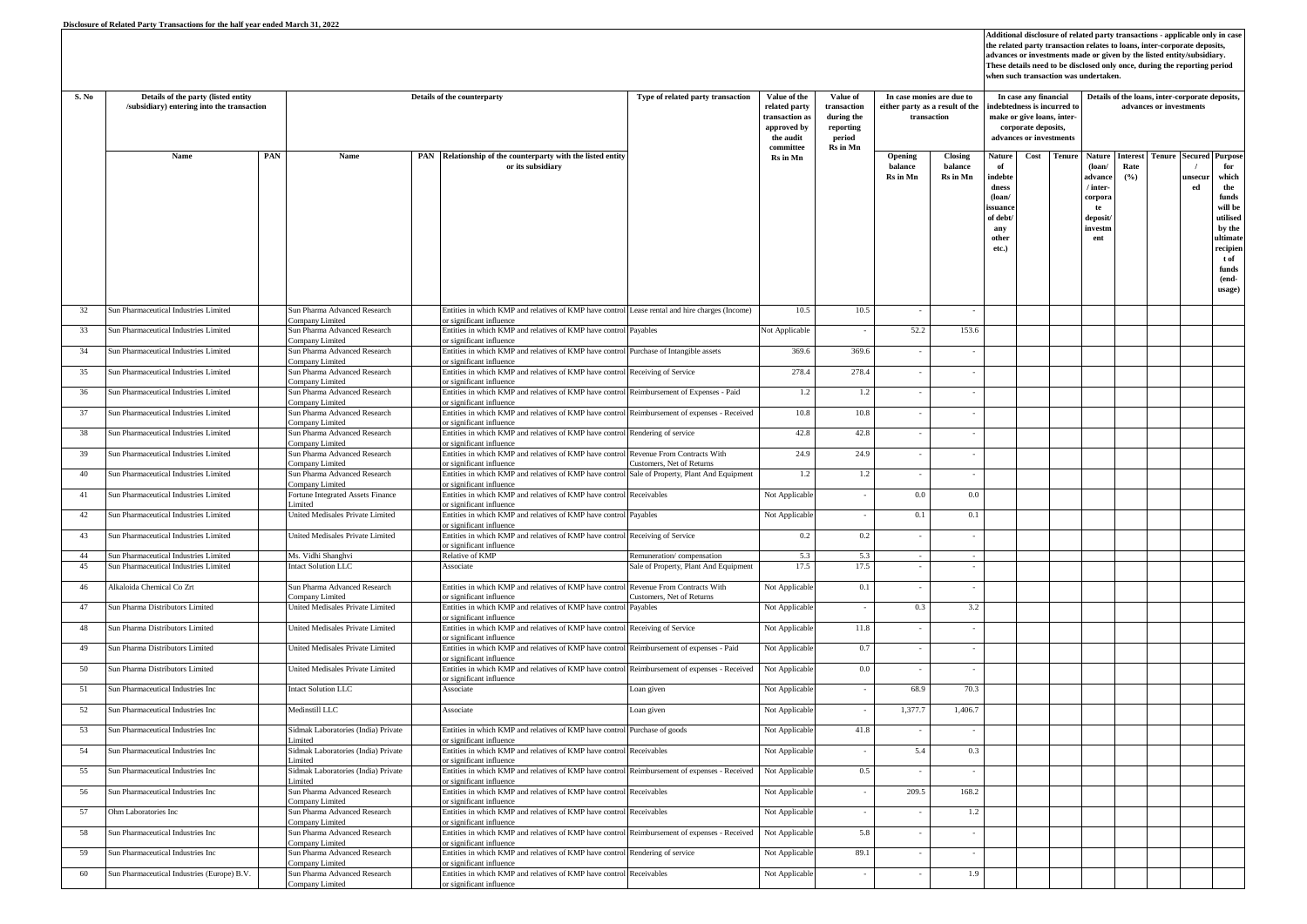| S. No | Details of the party (listed entity<br>/subsidiary) entering into the transaction |     | Details of the counterparty                              |  |                                                                                                                     | Type of related party transaction | Value of the<br>related party<br>ransaction as<br>approved by<br>the audit | Value of<br>transaction<br>during the<br>reporting<br>period | In case monies are due to<br>either party as a result of the<br>transaction |                                | In case any financial<br>ndebtedness is incurred to<br>make or give loans, inter-<br>corporate deposits,<br>advances or investments |      | Details of the loans, inter-corporate deposits,<br>advances or investments |                                                                                             |                         |               |                              |                                                                                                                                          |  |
|-------|-----------------------------------------------------------------------------------|-----|----------------------------------------------------------|--|---------------------------------------------------------------------------------------------------------------------|-----------------------------------|----------------------------------------------------------------------------|--------------------------------------------------------------|-----------------------------------------------------------------------------|--------------------------------|-------------------------------------------------------------------------------------------------------------------------------------|------|----------------------------------------------------------------------------|---------------------------------------------------------------------------------------------|-------------------------|---------------|------------------------------|------------------------------------------------------------------------------------------------------------------------------------------|--|
|       | Name                                                                              | PAN | Name                                                     |  | PAN Relationship of the counterparty with the listed entity<br>or its subsidiary                                    |                                   | $\mathbf{commit}$<br>Rs in Mn                                              | Rs in Mn                                                     | Opening<br>balance<br>Rs in Mn                                              | Closing<br>balance<br>Rs in Mn | Nature<br>of<br>indebte<br>dness<br>$($ loan $/$<br>ssuanc<br>of debt<br>any<br>other<br>etc.)                                      | Cost | Tenure                                                                     | Nature<br>$($ loan $/$<br>advance<br>/ inter-<br>corpor:<br>te<br>deposit<br>investm<br>ent | Interest<br>Rate<br>(%) | <b>Tenure</b> | unsecur<br>${\bf e} {\bf d}$ | <b>Secured Purpose</b><br>for<br>which<br>the<br>funds<br>will be<br>utilised<br>by the<br>ultimat<br>recipien<br>t of<br>funds<br>(end- |  |
| 61    | Sun Pharmaceutical Industries (Europe) B.V.                                       |     | Sun Pharma Advanced Research                             |  | Entities in which KMP and relatives of KMP have control Reimbursement of expenses - Received                        |                                   | Not Applicable                                                             | 0.3                                                          |                                                                             |                                |                                                                                                                                     |      |                                                                            |                                                                                             |                         |               |                              | usage)                                                                                                                                   |  |
| 62    | Sun Pharma Laboratories Limited                                                   |     | Company Limited<br>Alfa Infraprop Private Limited        |  | or significant influence<br>Entities in which KMP and relatives of KMP have control Payables                        |                                   | Not Applicable                                                             |                                                              | 18.5                                                                        | 9.0                            |                                                                                                                                     |      |                                                                            |                                                                                             |                         |               |                              |                                                                                                                                          |  |
| 63    | Sun Pharma Laboratories Limited                                                   |     | Alfa Infraprop Private Limited                           |  | or significant influence<br>Entities in which KMP and relatives of KMP have control                                 | Receivables                       | Not Applicable                                                             |                                                              | $\sim$                                                                      | 24.7                           |                                                                                                                                     |      |                                                                            |                                                                                             |                         |               |                              |                                                                                                                                          |  |
| 64    | Sun Pharma Laboratories Limited                                                   |     | Alfa Infraprop Private Limited                           |  | r significant influence<br>Entities in which KMP and relatives of KMP have control Reimbursement of expenses - Paid |                                   | Not Applicable                                                             | 16.6                                                         |                                                                             |                                |                                                                                                                                     |      |                                                                            |                                                                                             |                         |               |                              |                                                                                                                                          |  |
| 65    | Sun Pharma Laboratories Limited                                                   |     | Alfa Infraprop Private Limited                           |  | r significant influence<br>Entities in which KMP and relatives of KMP have control Revenue From Contracts With      |                                   | Not Applicable                                                             | 88.1                                                         |                                                                             |                                |                                                                                                                                     |      |                                                                            |                                                                                             |                         |               |                              |                                                                                                                                          |  |
| 66    | Sun Pharma Laboratories Limited                                                   |     | Foundation For Disease Elimination                       |  | or significant influence<br>Subsidiary (Unconsolidated)                                                             | Customers, Net of Returns<br>CSR  | Not Applicable                                                             | 1.5                                                          |                                                                             |                                |                                                                                                                                     |      |                                                                            |                                                                                             |                         |               |                              |                                                                                                                                          |  |
| 67    | Sun Pharma Laboratories Limited                                                   |     | And Control of India<br>Mr. Kalyanasundaram Iyer Natesan |  | <b>KMP</b>                                                                                                          | Remuneration/compensation         | Not Applicable                                                             | 0.1                                                          | ×                                                                           |                                |                                                                                                                                     |      |                                                                            |                                                                                             |                         |               |                              |                                                                                                                                          |  |
|       |                                                                                   |     | Subramanian                                              |  |                                                                                                                     |                                   |                                                                            |                                                              |                                                                             |                                |                                                                                                                                     |      |                                                                            |                                                                                             |                         |               |                              |                                                                                                                                          |  |
| 68    | Sun Pharma Laboratories Limited                                                   |     | Kism Textiles Private Limited                            |  | Entities in which KMP and relatives of KMP have control<br>or significant influence                                 | Payables                          | Not Applicable                                                             |                                                              | 0.3                                                                         | 0.0                            |                                                                                                                                     |      |                                                                            |                                                                                             |                         |               |                              |                                                                                                                                          |  |
| 69    | Sun Pharma Laboratories Limited                                                   |     | Kism Textiles Private Limited                            |  | Entities in which KMP and relatives of KMP have control Purchase of goods<br>or significant influence               |                                   | Not Applicable                                                             | 0.3                                                          |                                                                             |                                |                                                                                                                                     |      |                                                                            |                                                                                             |                         |               |                              |                                                                                                                                          |  |
| 70    | Sun Pharma Laboratories Limited                                                   |     | Makov Associates Limited                                 |  | Entities in which KMP and relatives of KMP have control<br>or significant influence                                 | Payables                          | Not Applicable                                                             |                                                              | 411.2                                                                       | 406.7                          |                                                                                                                                     |      |                                                                            |                                                                                             |                         |               |                              |                                                                                                                                          |  |
| 71    | Sun Pharma Laboratories Limited                                                   |     | Makov Associates Limited                                 |  | Entities in which KMP and relatives of KMP have control Receiving of Service<br>or significant influence            |                                   | Not Applicable                                                             | 123.4                                                        |                                                                             |                                |                                                                                                                                     |      |                                                                            |                                                                                             |                         |               |                              |                                                                                                                                          |  |
| 72    | Sun Pharma Laboratories Limited                                                   |     | Mr. Sudhir Vrundavandas Valia                            |  | <b>KMP</b>                                                                                                          | Remuneration/compensation         | Not Applicable                                                             | 0.2                                                          | ×                                                                           |                                |                                                                                                                                     |      |                                                                            |                                                                                             |                         |               |                              |                                                                                                                                          |  |
| 73    | Sun Pharma Laboratories Limited                                                   |     | Mr. Sailesh Trambaklal Desai                             |  | <b>KMP</b>                                                                                                          | Remuneration/compensation         | Not Applicable                                                             | 0.1                                                          |                                                                             |                                |                                                                                                                                     |      |                                                                            |                                                                                             |                         |               |                              |                                                                                                                                          |  |
| 74    | Sun Pharma Laboratories Limited                                                   |     | Shanghvi Finance Private Limited                         |  | Entities in which KMP and relatives of KMP have control Lease liabilities                                           |                                   | Not Applicable                                                             |                                                              | 71.0                                                                        | 86.4                           |                                                                                                                                     |      |                                                                            |                                                                                             |                         |               |                              |                                                                                                                                          |  |
| 75    | Sun Pharma Laboratories Limited                                                   |     | Shanghvi Finance Private Limited                         |  | r significant influence<br>Entities in which KMP and relatives of KMP have control<br>or significant influence      | Payables                          | Not Applicable                                                             |                                                              | 2.4                                                                         | 0.6                            |                                                                                                                                     |      |                                                                            |                                                                                             |                         |               |                              |                                                                                                                                          |  |
| 76    | Sun Pharma Laboratories Limited                                                   |     | Shanghvi Finance Private Limited                         |  | Entities in which KMP and relatives of KMP have control Rent expense / Payment towards Lease                        |                                   | Not Applicable                                                             | 4.8                                                          |                                                                             |                                |                                                                                                                                     |      |                                                                            |                                                                                             |                         |               |                              |                                                                                                                                          |  |
| 77    | Sun Pharma Laboratories Limited                                                   |     | Shanghvi Finance Private Limited                         |  | or significant influence<br>Entities in which KMP and relatives of KMP have control Security Deposit Given          | Liabilities                       | Not Applicable                                                             |                                                              | $0.5\,$                                                                     | 0.5                            |                                                                                                                                     |      |                                                                            |                                                                                             |                         |               |                              |                                                                                                                                          |  |
| 78    | Sun Pharma Laboratories Limited                                                   |     | Shantilal Shanghvi Foundation                            |  | or significant influence.<br>Entities in which KMP and relatives of KMP have control CSR                            |                                   | Not Applicable                                                             | 150.0                                                        |                                                                             |                                |                                                                                                                                     |      |                                                                            |                                                                                             |                         |               |                              |                                                                                                                                          |  |
| 79    | Sun Pharma Laboratories Limited                                                   |     | Sidmak Laboratories (India) Private                      |  | r significant influence<br>Entities in which KMP and relatives of KMP have control Payables                         |                                   | Not Applicable                                                             |                                                              | 17.4                                                                        | 22.0                           |                                                                                                                                     |      |                                                                            |                                                                                             |                         |               |                              |                                                                                                                                          |  |
| 80    | Sun Pharma Laboratories Limited                                                   |     | imited<br>Sidmak Laboratories (India) Private            |  | r significant influence<br>Entities in which KMP and relatives of KMP have control                                  | Purchase of goods                 | Not Applicable                                                             | 63.9                                                         |                                                                             |                                |                                                                                                                                     |      |                                                                            |                                                                                             |                         |               |                              |                                                                                                                                          |  |
| 81    | Sun Pharma Laboratories Limited                                                   |     | imited<br>Sidmak Laboratories (India) Private            |  | or significant influence<br>Entities in which KMP and relatives of KMP have control Receiving of Service            |                                   | Not Applicable                                                             | 10.3                                                         |                                                                             | ÷,                             |                                                                                                                                     |      |                                                                            |                                                                                             |                         |               |                              |                                                                                                                                          |  |
| 82    | Sun Pharma Laboratories Limited                                                   |     | imited<br>Sun Pharma Advanced Research                   |  | or significant influence<br>Entities in which KMP and relatives of KMP have control                                 | Payables                          | Not Applicable                                                             |                                                              | 111.6                                                                       | 137.3                          |                                                                                                                                     |      |                                                                            |                                                                                             |                         |               |                              |                                                                                                                                          |  |
| 83    | Sun Pharma Laboratories Limited                                                   |     | Company Limited<br>Sun Pharma Advanced Research          |  | or significant influence.<br>Entities in which KMP and relatives of KMP have control Receiving of Service           |                                   | Not Applicable                                                             | 224.7                                                        |                                                                             |                                |                                                                                                                                     |      |                                                                            |                                                                                             |                         |               |                              |                                                                                                                                          |  |
|       |                                                                                   |     | Company Limited                                          |  | r significant influence                                                                                             |                                   |                                                                            |                                                              |                                                                             |                                |                                                                                                                                     |      |                                                                            |                                                                                             |                         |               |                              |                                                                                                                                          |  |
| 84    | Sun Pharma Laboratories Limited                                                   |     | Sun Pharma Advanced Research<br>Company Limited          |  | Entities in which KMP and relatives of KMP have control Revenue From Contracts With<br>or significant influence     | Customers, Net of Returns         | Not Applicable                                                             | 0.2                                                          |                                                                             |                                |                                                                                                                                     |      |                                                                            |                                                                                             |                         |               |                              |                                                                                                                                          |  |
| 85    | Sun Pharma Laboratories Limited                                                   |     | United Medisales Private Limited                         |  | Entities in which KMP and relatives of KMP have control<br>or significant influence                                 | Payables                          | Not Applicable                                                             |                                                              | 0.0                                                                         | 0.0                            |                                                                                                                                     |      |                                                                            |                                                                                             |                         |               |                              |                                                                                                                                          |  |
| 86    | Sun Pharma Laboratories Limited                                                   |     | United Medisales Private Limited                         |  | Entities in which KMP and relatives of KMP have control Receiving of Service<br>or significant influence            |                                   | Not Applicable                                                             | 0.1                                                          | ÷,                                                                          |                                |                                                                                                                                     |      |                                                                            |                                                                                             |                         |               |                              |                                                                                                                                          |  |
| 87    | Sun Pharma (Netherlands) B.V.                                                     |     | Artes Biotechnology GmbH                                 |  | <b>Joint Venture</b>                                                                                                | nterest income                    | Not Applicable                                                             | 0.0                                                          | $\overline{\phantom{a}}$                                                    |                                |                                                                                                                                     |      |                                                                            |                                                                                             |                         |               |                              |                                                                                                                                          |  |
| 88    | Sun Pharma (Netherlands) B.V.                                                     |     | Artes Biotechnology GmbH                                 |  | oint Venture                                                                                                        | nterest receivable                | Not Applicable                                                             |                                                              | 0.1                                                                         |                                |                                                                                                                                     |      |                                                                            |                                                                                             |                         |               |                              |                                                                                                                                          |  |
| 89    | Sun Pharma (Netherlands) B.V.                                                     |     | Artes Biotechnology GmbH                                 |  | Joint Venture                                                                                                       | Loan given                        | Not Applicable                                                             | ×.                                                           | 7.7                                                                         | $\overline{\phantom{a}}$       |                                                                                                                                     |      |                                                                            |                                                                                             |                         |               |                              |                                                                                                                                          |  |